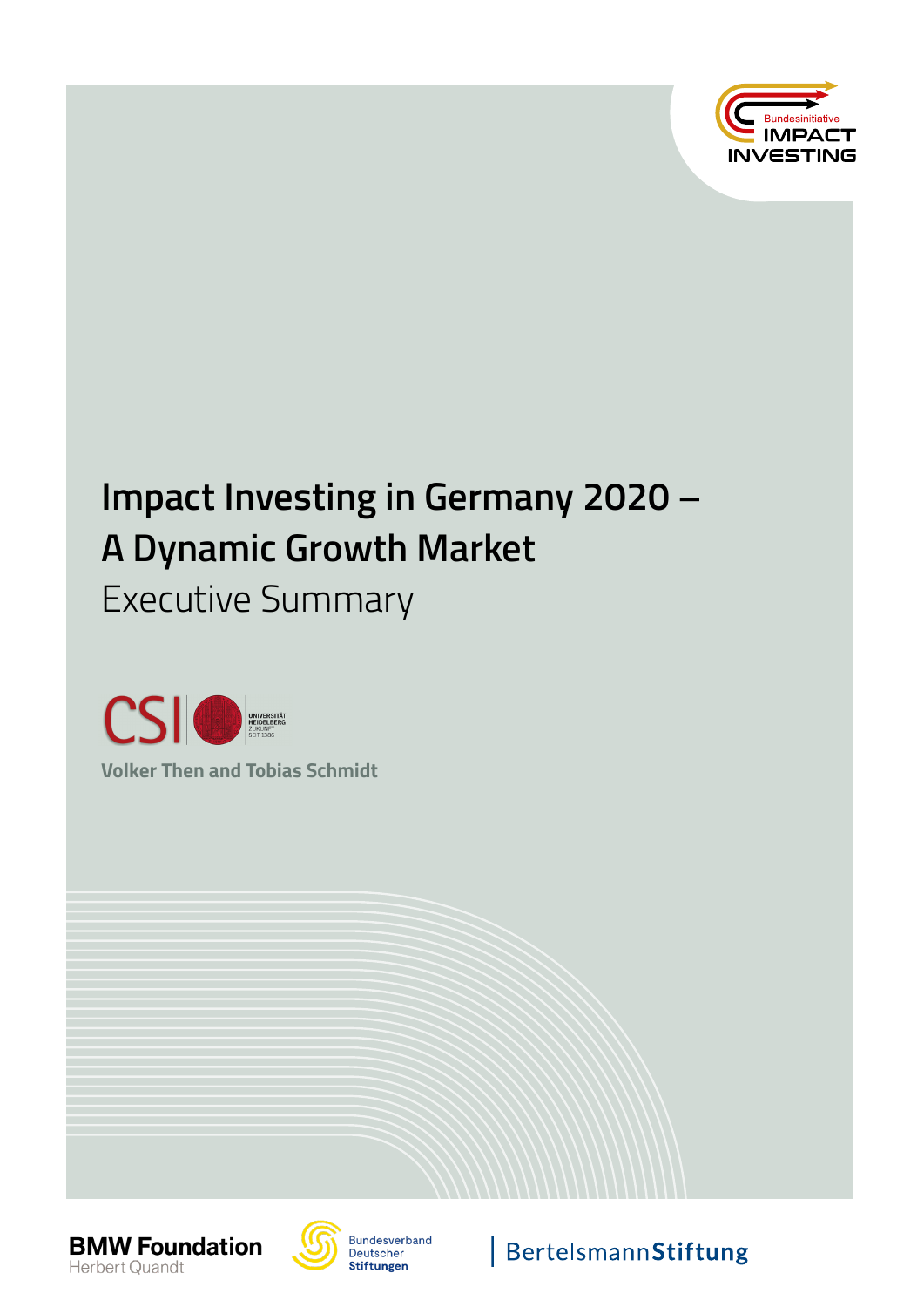### **Preface**

Impact investing is no longer a visionary idea of a small group of innovators but rather a differentiated and highly dynamic growth market with investments in the billions. This is the key finding of the present market study of the Bundesinitiative Impact Investing e. V. (Bundesinitiative – German National Initiative for Impact Investing) which was carried out by the Centre for Social Investment (CSI) of Heidelberg University. Impact investing in Germany has thus reached the next stage of development and today is a broad movement: A movement which again and again shows across investor groups, asset classes and themes that there is no contradiction between financial return and impact.

This is good news but it also implies a series of new challenges. It is necessary to set and practice standards – especially for impact measurement – to further build knowledge and expertise, to increase transparency regarding the market and individual investment approaches, and to enhance cooperation between different stakeholders.

Bundesinitiative considers these challenges to be its key tasks. Therefore, I would like to invite you to become a part of this trans-sectoral competence platform for impact investing in Germany and actively help us spread and deepen the impact investing approach in Germany. Collectively we can unlock additional capital to overcome social and ecological challenges and contribute to the successful achievement of the Sustainable Development Goals of the United Nations. At the same time, we will have to build bridges to related approaches such as Sustainable Finance while also preserving the integrity of the impact investing market by preventing impactwashing.

Will the current COVID-19 crisis and its dramatic human. social and economic consequences undermine these efforts? Personally, I think it is too early for a definitive answer, but in these times of crisis especially, I see a new interest in impact investing based on the desire to invest capital in meaningful, impact-oriented and value-driven ways. We should above all take action and join forces to mitigate and overcome this crisis with the aid of impact investments.

Finally, I would like to thank everybody who made this study possible: The team of the Centre for Social Investment under the supervision of Dr. Volker Then, who gathered, interpreted and analyzed the data according to the highest scientific standards as well as everybody who contributed their knowledge, contacts and constructive feedback. I would also like to thank all participants in the stakeholder dialogues and the online survey. Furthermore, I want to thank the Bertelsmann Stiftung and the Bundesverband Deutscher Stiftungen (Association of German Foundations) who, together with the BMW Foundation Herbert Quandt, made this study possible.

Dr. Frank Niederländer

Chairman, Bundesinitiative Impact Investing e. V. Member of the Board, BMW Foundation Herbert Quandt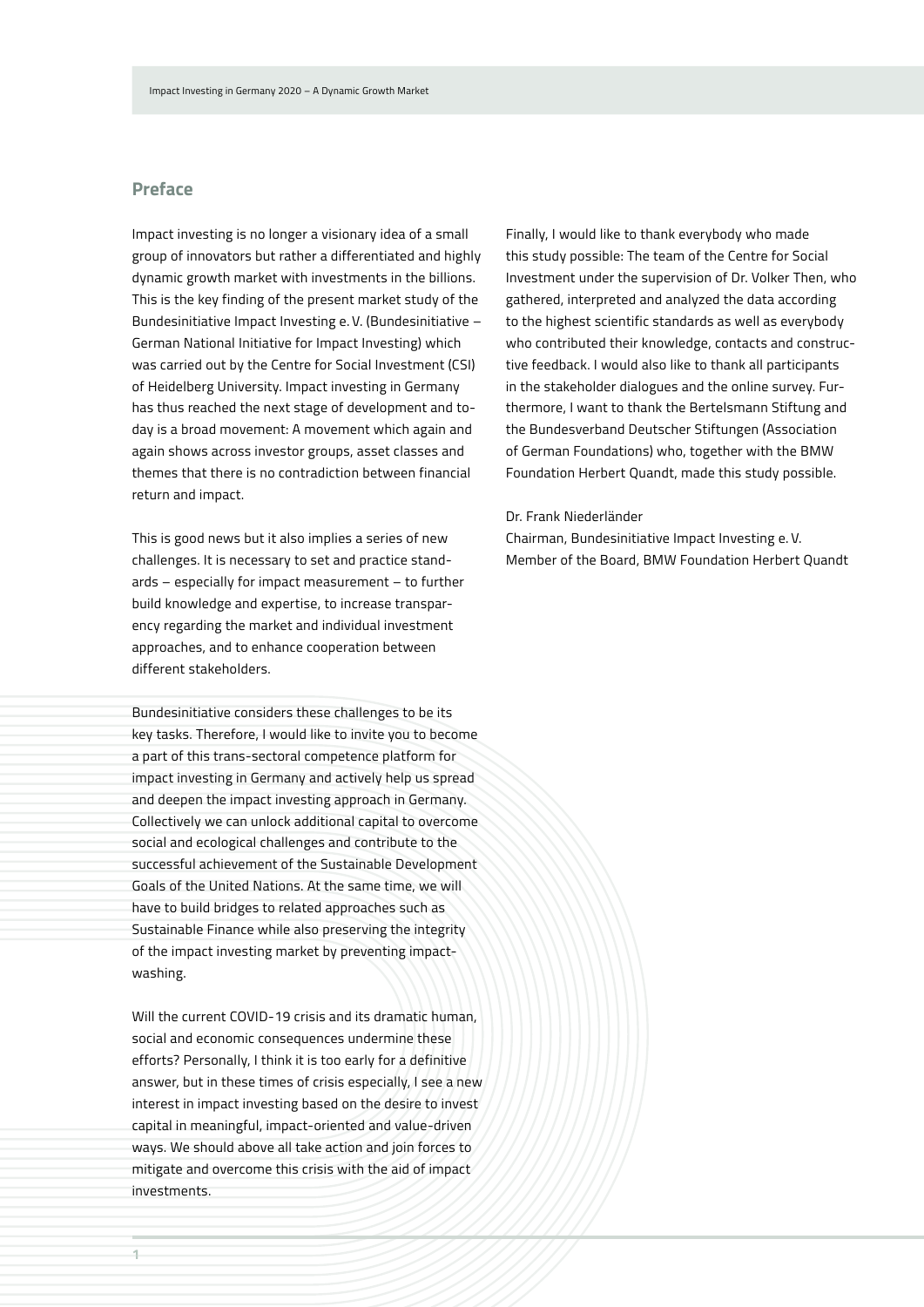

### **Introduction**

The present Market Study 2020 of the Bundesinitiative Impact Investing e. V. (German National Initiative for Impact Investing – hereinafter "Bundesinitiative") was carried out by the Centre for Social Investment (CSI) of Heidelberg University and supported by BMW Foundation Herbert Quandt, Bertelsmann Stiftung and Bundesverband Deutscher Stiftungen (Association of German Foundations).

The study was conceptually prepared by CSI and Bundesinitiative since October 2019 by conducting nation-wide stakeholder dialogues first with market actors from the Bundesinitiative network followed by an extended circle of participants from the eco-system. In the process, perceptions of the market segment among the actors in Germany were documented, problems in the field recognized and the need for clarification identified. These dialogues were very helpful for the conception of the study, even though the responsibility for the scientific research procedure lies exclusively with CSI.

The overall aim of the Market Study 2020 is to create transparency, improve market understanding and provide orientation for the further development of the market.

To achieve the abovementioned goals, the study is based on three components:

- An online survey,
- the comparative research of existing studies and information, also from other European countries, and
- the development of a collection of case studies in vignette format, to showcase individual approaches of exemplary organizations as well as companies.

The results will be prepared in various formats and presented to the public from June 2020.

Parts of the Market Study 2020 have already been prepared under the impression of the COVID-19 crisis. The online survey was in the field until 19th March 2020. The interviews for the case studies were conducted entirely after this date. Accordingly, the study reflects the state of the impact investing market prior to the COVID-19 crisis but allows for a first outlook on its impact on the impact investing market.

The last study on the impact investing market in Germany identified an investible asset volume of € 69 million (held by social venture capital funds and foundations) for 2015, which was not yet fully invested and a potential growth of € 7-8 million was projected for the following year.1 Since then, billions have been attributed to the market segment. To clarify the current size of the impact investing market in Germany results of the Market Study 2020 are presented in this summary. They are based on a comprehensive online survey among German market actors which was conducted by the CSI of Heidelberg University in February and March 2020. A total of 400 organizations were invited to participate in the survey. 122 of them registered for the survey and 81 replied fully. The response rate was 20 percent despite the beginning of the COVID-19 crisis. This executive summary outlines the key findings.

CSI would like to thank the funders, the numerous colleagues and the teams of the Bundesinitiative and especially the BMW Foundation Herbert Quandt for a very constructive and always very supportive cooperation not the least considering the ambitious schedule of the study.

<sup>1</sup> Bertelsmann Stiftung (2016): Social Impact Investing in Deutschland 2016. Kann das Momentum zum Aufbruch genutzt werden? p. 18 – 20.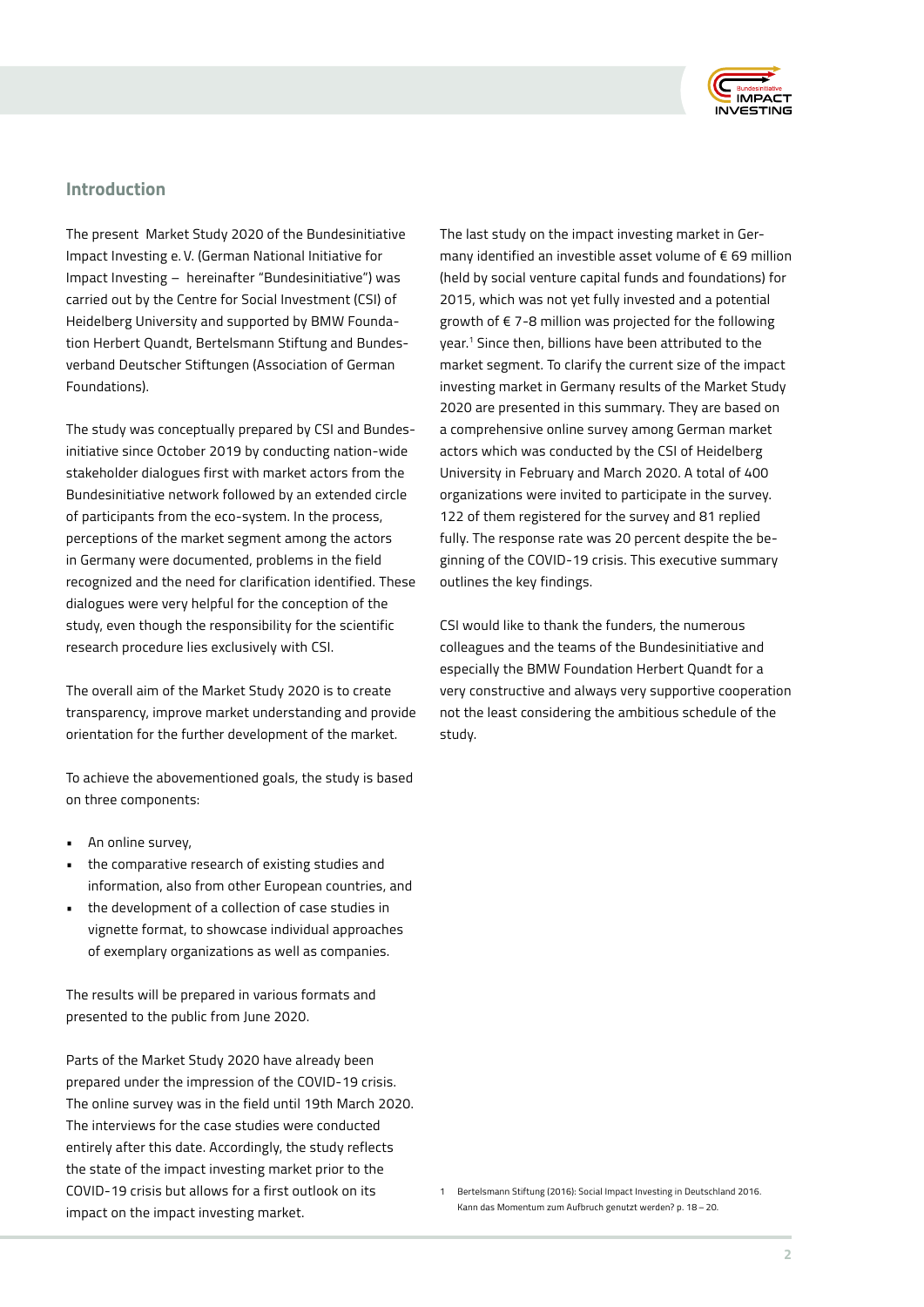# **Impact Investing in Germany on its Way to Becoming Mainstream in All Segments**

The market volume in Germany depends on the comprehension and selectivity of the term impact investing. If one distinguishes four basic investment strategies in a first step, the market can be structured in a differentiated way. This differentiation of strategies follows the OECD capital spectrum from the reports on impact investing since 2015.<sup>2</sup> The results can be transferred into a so-called onion layer model. The centre of the model is based on strategies that follow a narrow understanding of the term impact investing. In detail we differentiate as follows:

**Impact investing in a narrow understanding:**

- Impact-First focuses primarily on social and/or environmental returns and only secondarily on financial returns.
- Finance-First aims for financial returns, which are, however, strategically explicitly combined with social or environmental returns.

**Impact investing in a broad understanding:**

- Socially Responsible Investments (SRI) aim to achieve financial returns but generate positive social or environmental externalities.
- ESG Investing (Environmental, Social, Governance) generates financial returns but explicitly avoids social, environmental or governance risks or corresponding negative externalities.

2 OECD (2015): Social Impact Investment: Building the Evidence Base, OECD Publishing, Paris. OECD (2019): Social Impact Investment 2019: The Impact Imperative for Sustainable Development, OECD Publishing, Paris.

Such an analytical classification must be distinguished from the self-perception of market actors, which was addressed in a separate item of the questionnaire.

The figure on the right illustrates three interrelationships and relates investment strategies, investor groups and definition characteristics:

- The four inner circles reflect the volume of assets invested according to the four investment strategies (Impact-First, Finance-First, SRI and ESG) and represent their distribution among investor groups for each strategy to scale by coloured circle segments.
- The figure shows the sum invested in each investment strategy (the width of the circle rings hints at the respective investment volume but is not true to scale).
- It distinguishes the narrow understanding of impact investing (Impact-First and Finance-First) in the inner circles, marked light blue, from the broad understanding marked light yellow.
- The inner grey circle adds up the impact investing volumes of all four investment strategies assigned on the basis of the respondents' breakdown of strategy information.
- The grey outer circle, on the other hand, comprises the much larger sum of assets under management, which the investors and intermediaries themselves assign to impact investing in their portfolios, without providing corresponding information on the strategy for their entire volume.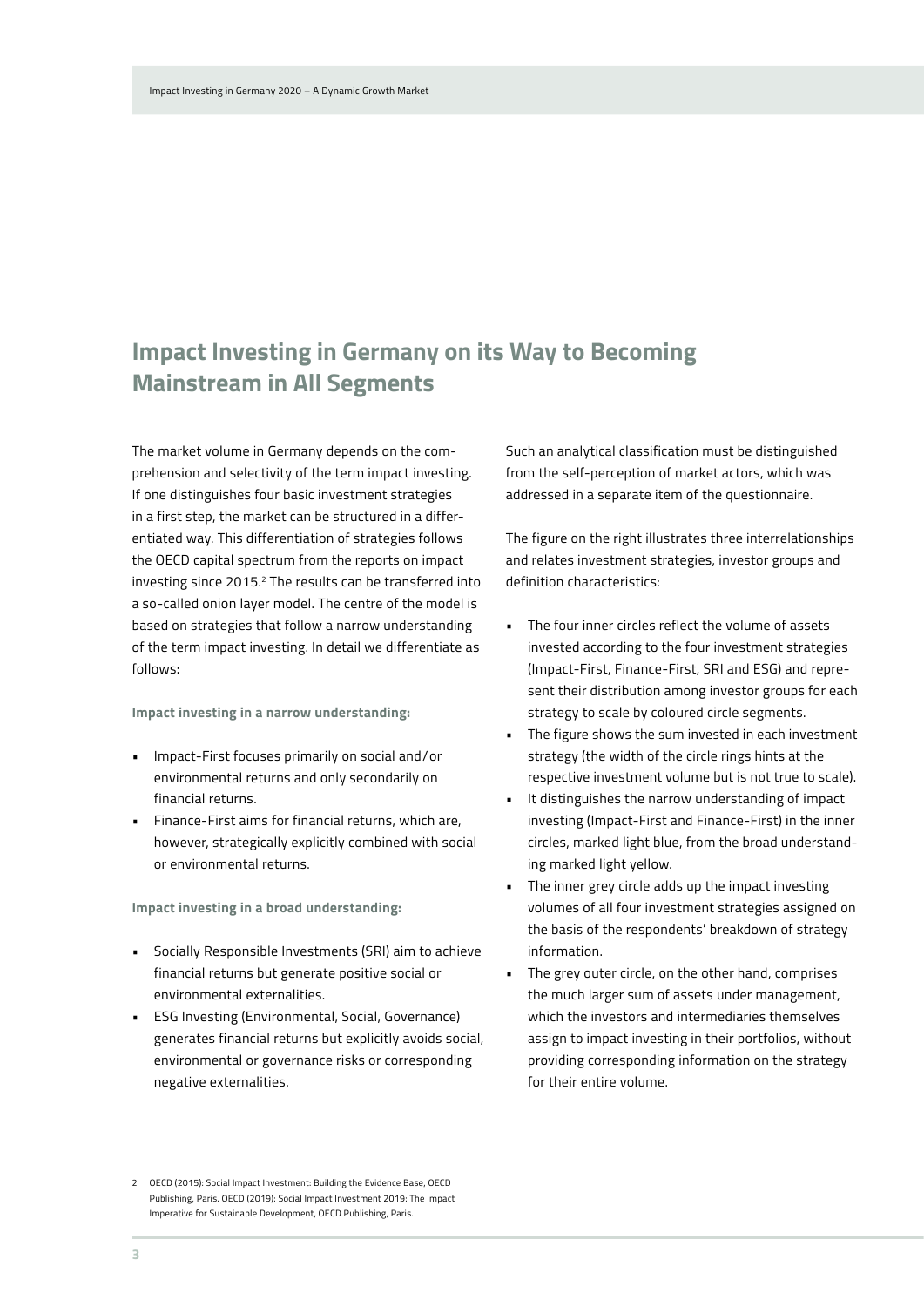



Impact investing in a broad understanding accounts for a market volume of approximately € 6.5 billion, which includes all four strategies according to the OECD spectrum. In a narrow understanding (Finance-First and Impact-First), the market in Germany comprises approximately € 2.9 billion.

According to a narrow understanding half of the impact investing market is of the same order of magnitude as the 50 percent share of organizations that systematically measure impact.

Considering Assets under Management (AUM) in relation to impact, as investors or intermediaries themselves state it in the broadest sense (without a breakdown of their investment strategies), a total volume of € 17.3 billion (in equity and debt capital) is given. In addition to this there are € 831 million in loans granted by banks active in the impact investing market. This results in a total market volume of € 18.1 billion.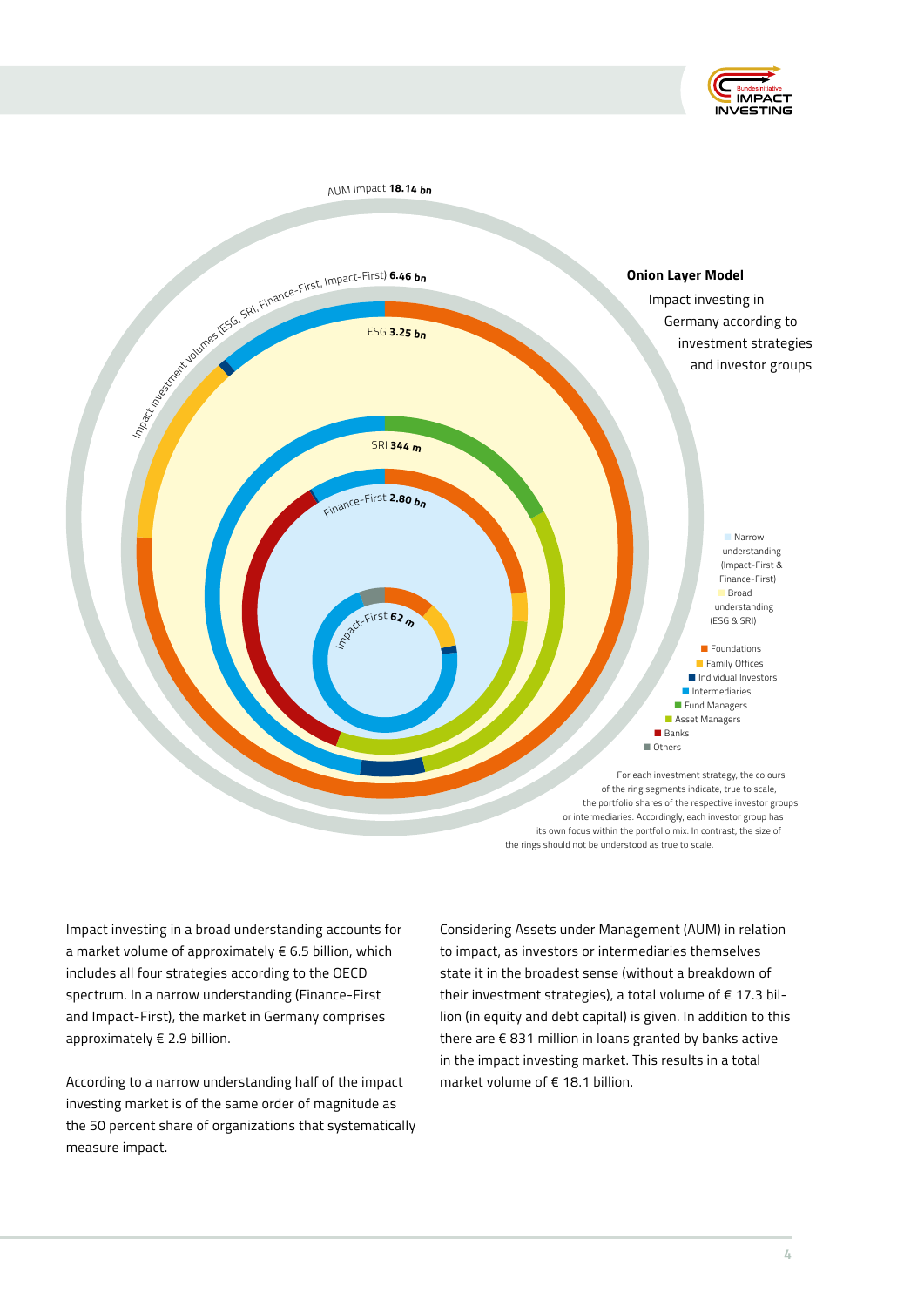### **Five Years of Dynamic Growth in Retrospect**

The market has shown considerable dynamics, especially in the last five years. The Market Report 2016 identified a market volume of € 69 million for the end of 2015 (after € 24 million for 2012) and projected a growth of € 7-8 million for 2016.3 This report obviously followed a much narrower definition than the Eurosif Survey 2014, which indicates a market volume of €1.366 billion for Germany. The 2020 market report of the Forum Nachhaltige Geldanlagen (FNG, Forum Sustainable Investments) shows a market volume for impact investments of  $\epsilon$ 5.2 billion in 2017, € 13 billion in 2018, and € 8.1 billion in 2019.<sup>4</sup> Comparing this growth dynamic with that of the ESG segment, impact investing is growing significantly

3 Bertelsmann Stiftung (2016): Social Impact Investing in Deutschland 2016. Kann das Momentum zum Aufbruch genutzt werden?, p. 18 – 20.

4 Forum Nachhaltige Geldanlage e.V. (FNG 2019, 2020): Marktbericht Nachhaltige Geldanlagen 2019, 2020 – Deutschland, Österreich und die Schweiz

faster, albeit still at a lower absolute level. The growth rates of impact investing are also evident in the following detailed results of this study.

### **Foundations and Family Offices as Drivers of Innovation in the Market**

More than half of the total investment volume of all four investment strategies of € 6.5 billion (broad understanding of impact investing), or 56 percent to be precise, i. e.  $\epsilon$  3.6 billion, is attributable to foundations and family offices. Out of the volume mentioned in the core of the onion layer model (narrow definition of impact investing: € 2.9 billion), foundations and family offices invested approximately € 750 million - i.e. more than a quarter of the total volume according to a narrow impact investment approach. In addition, these amounts have been invested by a small circle of a few (15 organizations) strong actors.



#### **Investment strategies and asset classes – investors**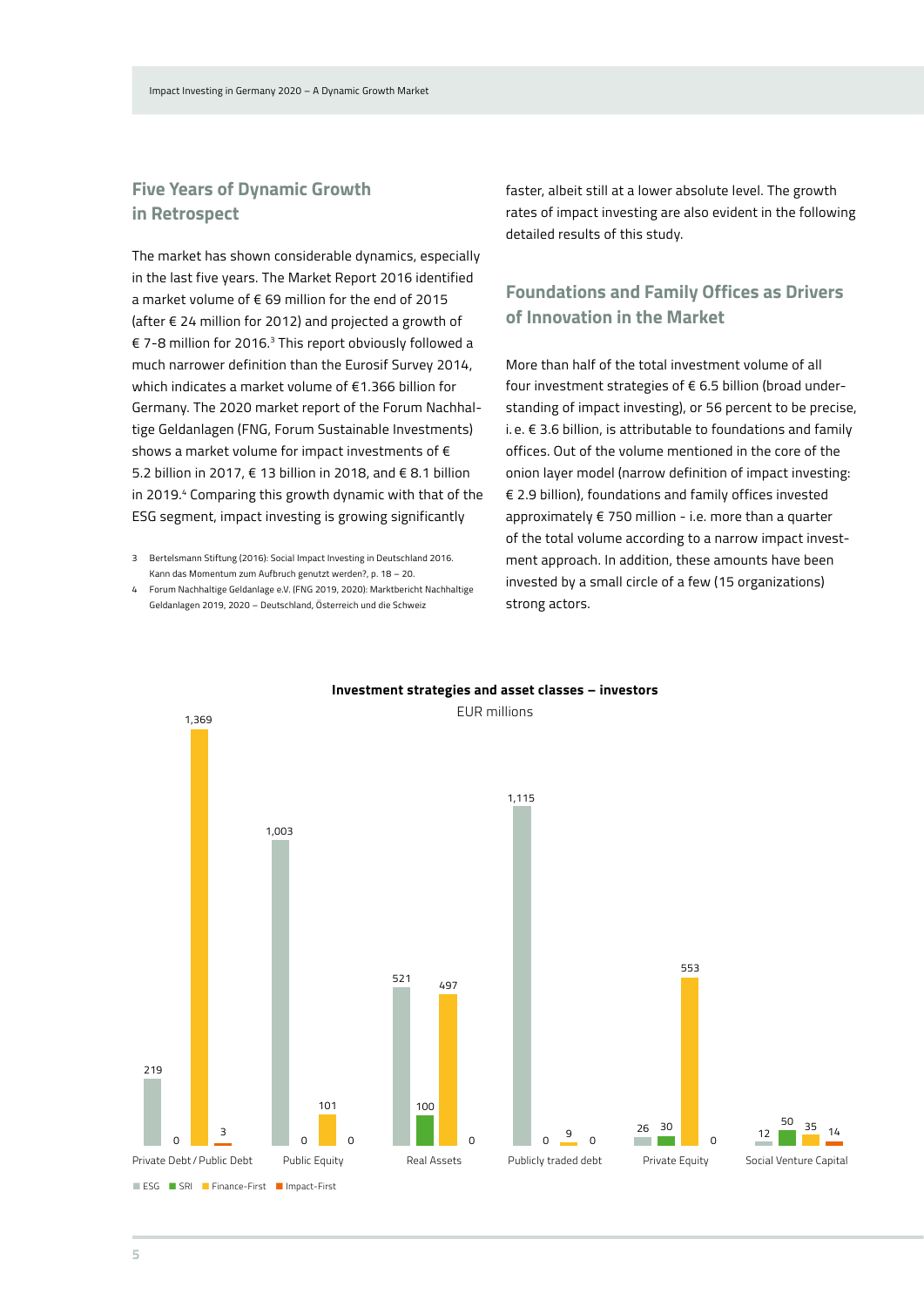

Banks (€ 1 billion) and Asset Managers (€ 823 million) have caught up in regard to impact investing and now hold a considerable share of the market. In relation to all four strategies, these two investor groups contribute the majority of the other funds besides foundations and family offices.

## **The Market Today is Highly Differentiated – Impact Investments are Made in All Asset Classes**

In the early years of impact investing – still in the first German market study by the Bertelsmann Stiftung – the impact investing market was primarily shaped by private equity and private venture capital. These asset classes have increased more than tenfold in a 5-year comparison period: At that time, investments of € 69 million were identified, whereas now the total volume of private equity and (social) venture capital across all investors and intermediaries has reached € 884 million. Foundations and family offices alone have invested around € 133 million in these two asset classes, intermediaries some additional € 163 million.

The diversity of the market is also evident in the remaining asset classes: With more than € 1 billion each, public equity, private / public debt, publicly traded debt or real assets are strongly represented within all four "onion rings". Private / Public Debt is the largest asset class, at around € 1.5 billion. In addition, loans from banks with a confessional or ethical background amount to over  $€ 500$  million.



#### **Investment volume UN Sustainable Development Goals (SDG) – investors**

EUR millions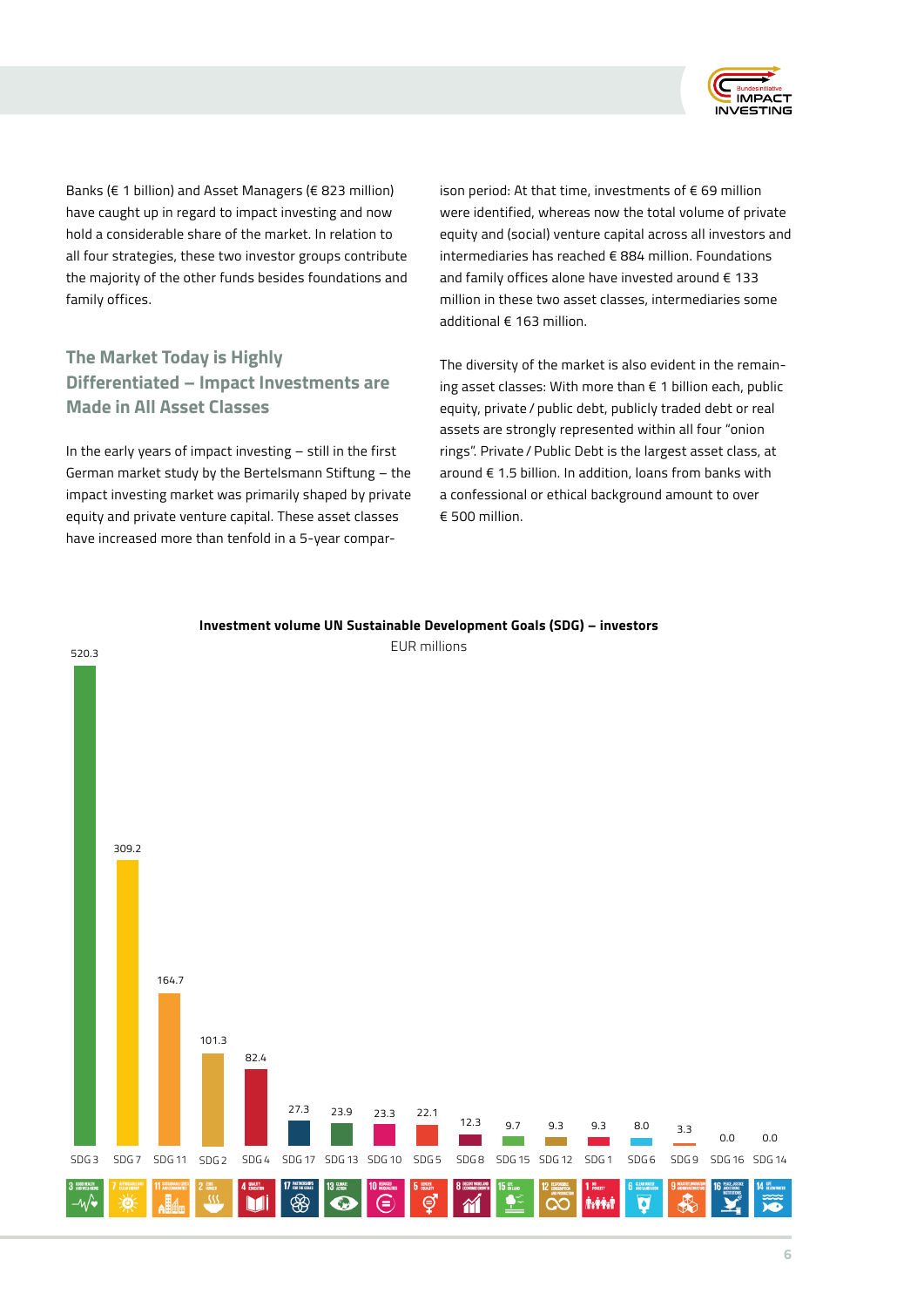# **Impact Investing and the COVID-19-Crisis**

A significant number of participants filled out the online survey at the beginning of the COVID-19 crisis in the first half of March 2020 (until 19th March 2020). It can be assumed that initial assessments of the effects of the crisis have been incorporated into the responses of the participating organizations. In addition, for all case studies the interviews with executives of the organizations took place after 19th March 2020, mostly in April. The additional consideration of the case studies allows us to draw a more precise picture of the impact of the pandemic on impact investing (see full report coming out soon).

Based on such feedback it is apparent that participants expect the impact investing market and the related sustainability issues to become even more important in the wake of the crisis. The fundamental alignment of investors and intermediaries towards societal values is becoming more relevant than ever, which is already evident in the stock taking of half a billion investments in SDG 3 Good Health and Well-Being. This positive market outlook is confirmed by other surveys among market actors, such as those conducted by the Financing Agency for Social Entrepreneurship (FASE) and the Social Entrepreneurship Network Germany e.V. (SEND). It is clear that investors maintain and further their support for the investments which they manage, especially start-ups, thus making this segment in particular more resilient.

The data on impact investing in Germany identified by this study have to be understood as minimum estimates. From the preparation of the survey and the registration for the online survey we know that on the one hand numerous large actors of all organizational forms took part in the survey, but on the other hand some relevant players did not respond (and in some cases even apologized for it due to the time pressure in the COVID-19 situation). Therefore, all data regarding the market dynamic should be taken as lower bound data, while the actual market size is likely to be much larger.

### **One Billion Euros for the TOP 3 SDGs**

The Sustainable Development Goals play an increasingly important role as a global reference framework for impact investors. They cover the entire range of global challenges and thus provide orientation. This is also reflected in the corresponding investment volumes.

Almost € 1 billion was invested in the TOP 3 SDGs: SDG 3 Good Health and Well-Being (approx. € 520 million); SDG 7 Affordable and Clean Energy (approx. € 309 million); SDG 11 Sustainable Cities and Communities (approx. € 164 million).

Looking to the future, market participants see the greatest global need in Climate Action (SDG 13), Good Health and Well-Being (SDG 3), Affordable and Clean Energy (SDG 7) and Quality Education (SDG 4). Regarding the greatest needs for impact investing in Germany climate protection, clean (renewable) energy, demographic change and education are again the top issues providing for investment opportunities. This shows that these global megatrends are also at the top of the agenda for impact investors predestined to be part of the solution to the global challenges.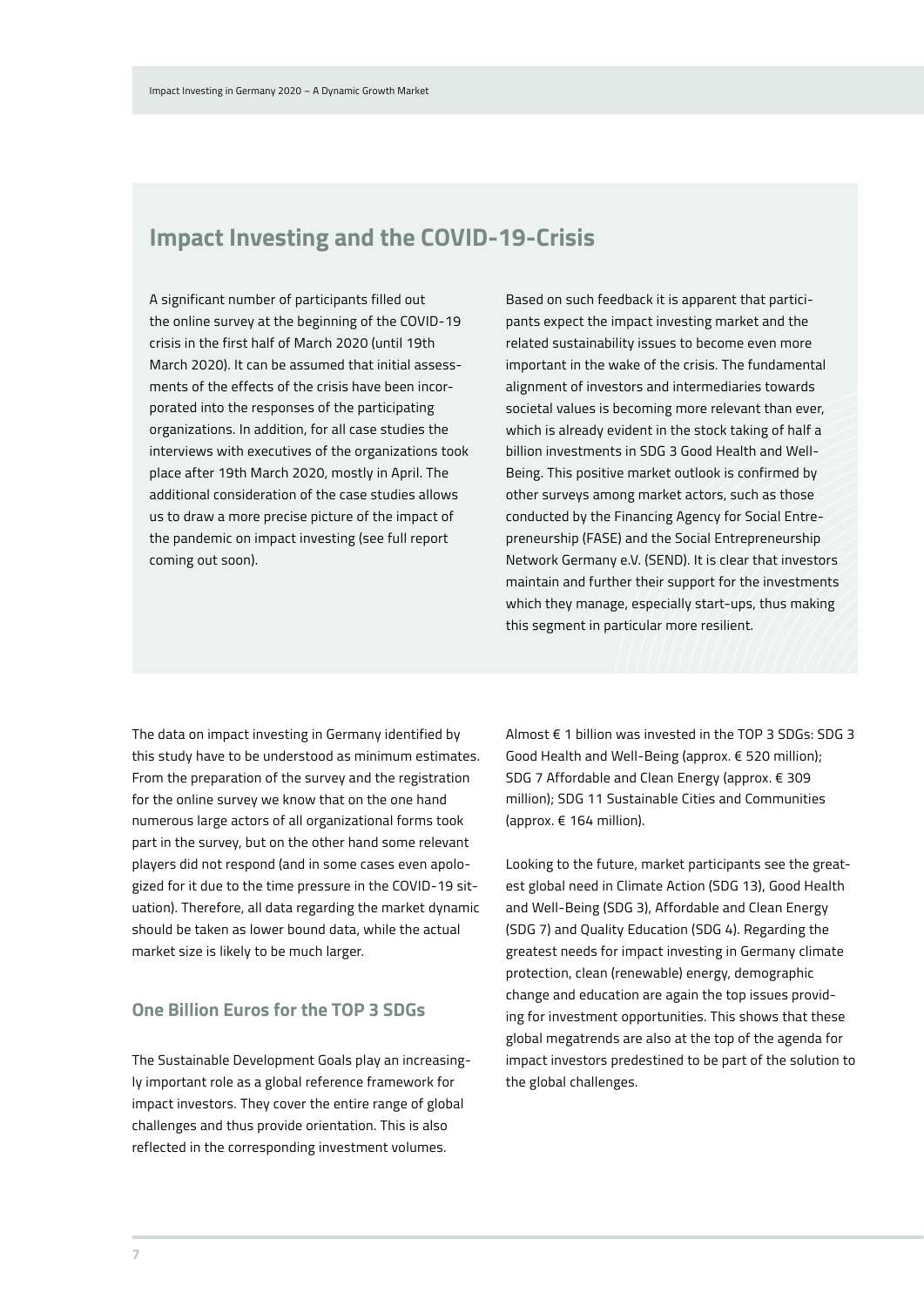

Organizations are also active in the field of international development cooperation and use impact investments as an important instrument. Due to only a few responses to the question of investing in development cooperation, we can offer a proportionate volume of at least € 808 million among all strategic approaches, which was raised by investors and intermediaries. The majority of the funds are being invested in Africa.

### **Transparency and Better Understanding of the Market are Crucial for Further Dynamics**

In the survey, a whole section of questions was devoted to market dynamics. In particular we addressed the assessment of the future development as well as current challenges of the market. These questions served primarily to get an impression of conditions both favourable to further market dynamics and conducive to solve perceived problems.

The market participants expect an even stronger dynamic with regard to market development primarily from learning processes of the market actors themselves and much less from questions of legislation.

More than 50 percent of investors and almost 50 percent of intermediaries cite market transparency as the greatest challenge to the development of the impact investing market.

Interestingly, the lack of understanding of the market by (potential) investors comes second, also from the point of view of the investors themselves. For intermediaries, the regulatory framework plays the second most important role, whereas investees even designate it on top of the list (although the number of responses from investees is overall low).

The lack of standardized methods of impact measurement and the complexity of business models come in third place and describe the agenda to strengthen impact management competencies in the future, especially of the investees, but also of the investors themselves (capacity building). The participants already active in

impact investing expect a stronger market development dynamic, i.e. primarily through learning processes of the market actors themselves and much less from regulatory changes.

Accordingly, improved information sharing and market transparency as well as the increased pressure on the capital provider/lender side are named as the most important driving forces behind the future growth of the market, followed by the diversification of asset classes as well as tax incentives (which are mentioned primarily by the few investees).

## **Impact Measurement Standards Called For – But in Practice Underdeveloped and Inconsistent**

All in all, a picture of an underdeveloped state of impact measurement can be drawn and, above all, inconsistent approaches, in which no internationally discussed external approach plays a clear role as a favorite. While the importance of impact measurement is certainly seen and emphasized a closer look reveals a very varied picture of the actual practice: Impact is identified primarily on the basis of the market branch or field of action in which investments are made, but also on the basis of agreed targets and controlling. Qualitative expert feedback or quantifiable empirical data collection according to scientific standards follow in the frequency of the mentions, less frequently business objectives of the investees or own organizational objectives play a role.

Half of the impact investors do not measure impact, the other half mainly through internal approaches of impact measurement. By contrast, two-thirds of intermediaries measure impact, again using an internal methodology rather than an external approach (generally used in the field). External approaches, i.e. those that are offered and discussed internationally, are known, but are only used rarely.

In addition, among the ten most important external approaches that we asked about, analogous to the survey of the Global Impact Investing Network<sup>5</sup>, investors

<sup>5</sup> GIIN (2020): The State of Impact Measurement and Management Practice. Second Edition.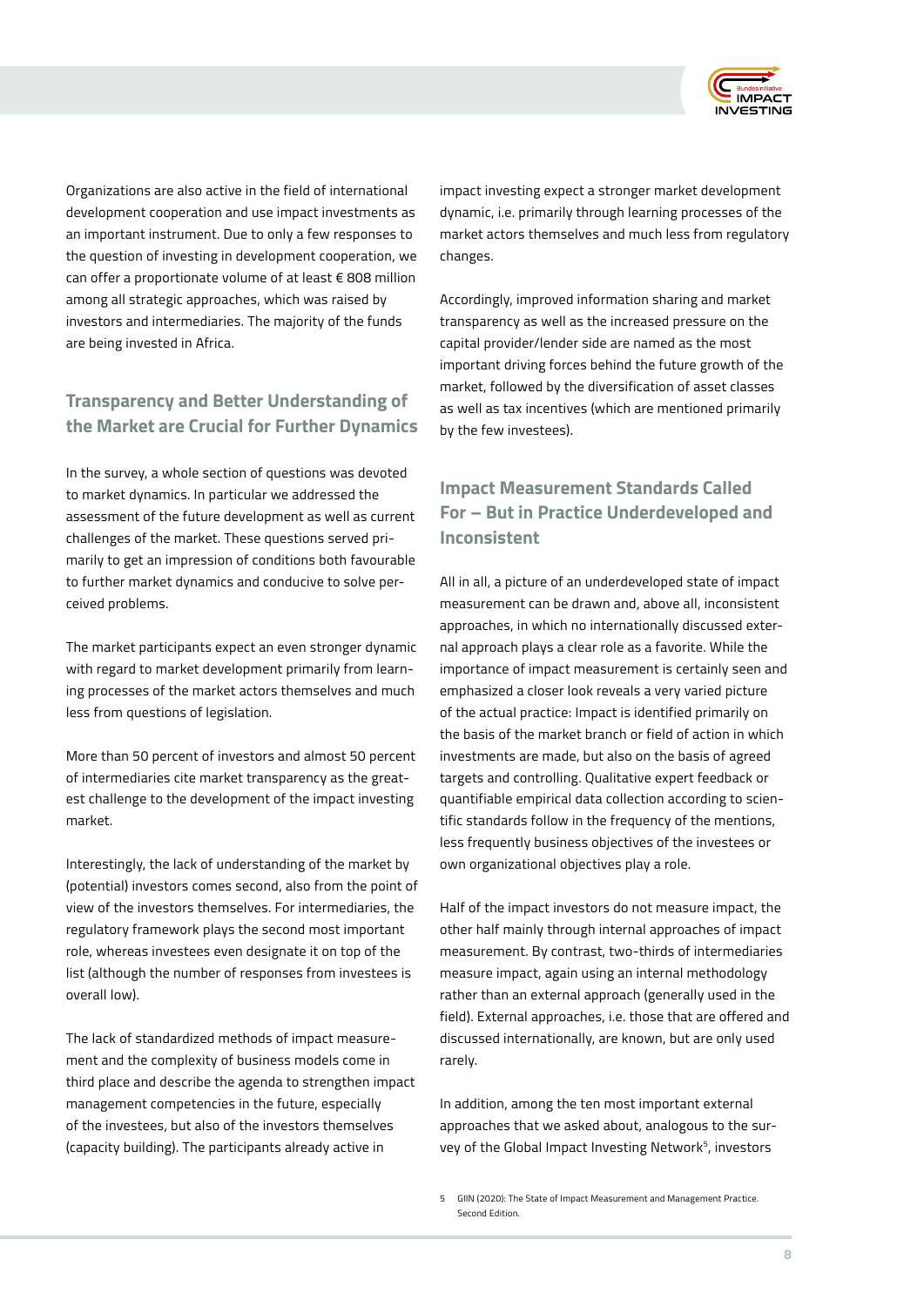

and intermediaries name some common favorites that they are aware of, but which are applied much less or not at all. Investors mention above all (in order of frequency): IRIS+ (the tool of the Global Impact Investing Network), United Nations Principles for Responsible Investment (UNPRI) and the Social Reporting Standard (SRS). However, investors mainly use their own internal measurement approaches, if at all, and do not pursue a solution that has already been developed. Intermediaries cite parallel methods such as the UNPRI, IRIS+ and the SRS, while the Harmonized Indicators For Private Sector (HIPSO) are not known in the field.

In contrast to its own definition claim that impact should be measured and documented, the field displays a very substantial need for the advancement of impact

measurement. All in all, the approach leaves much to be desired. Proposed international standards are partly not known or only inconsistently applied. Internal approaches are fragmented, diverse, and specific to the organization.

### **Business Models Meet Expectations – Return and Impact Not Mutually Exclusive**

Three quarters of the investors consider the financial returns of their investments to be in line with their expectations, and two-thirds consider their expected impact to have been realized. More than half of the investors expect risk-adjusted, market-rate returns, almost 30 percent returns below-market-rate returns, and 18 percent are only interested in capital preser-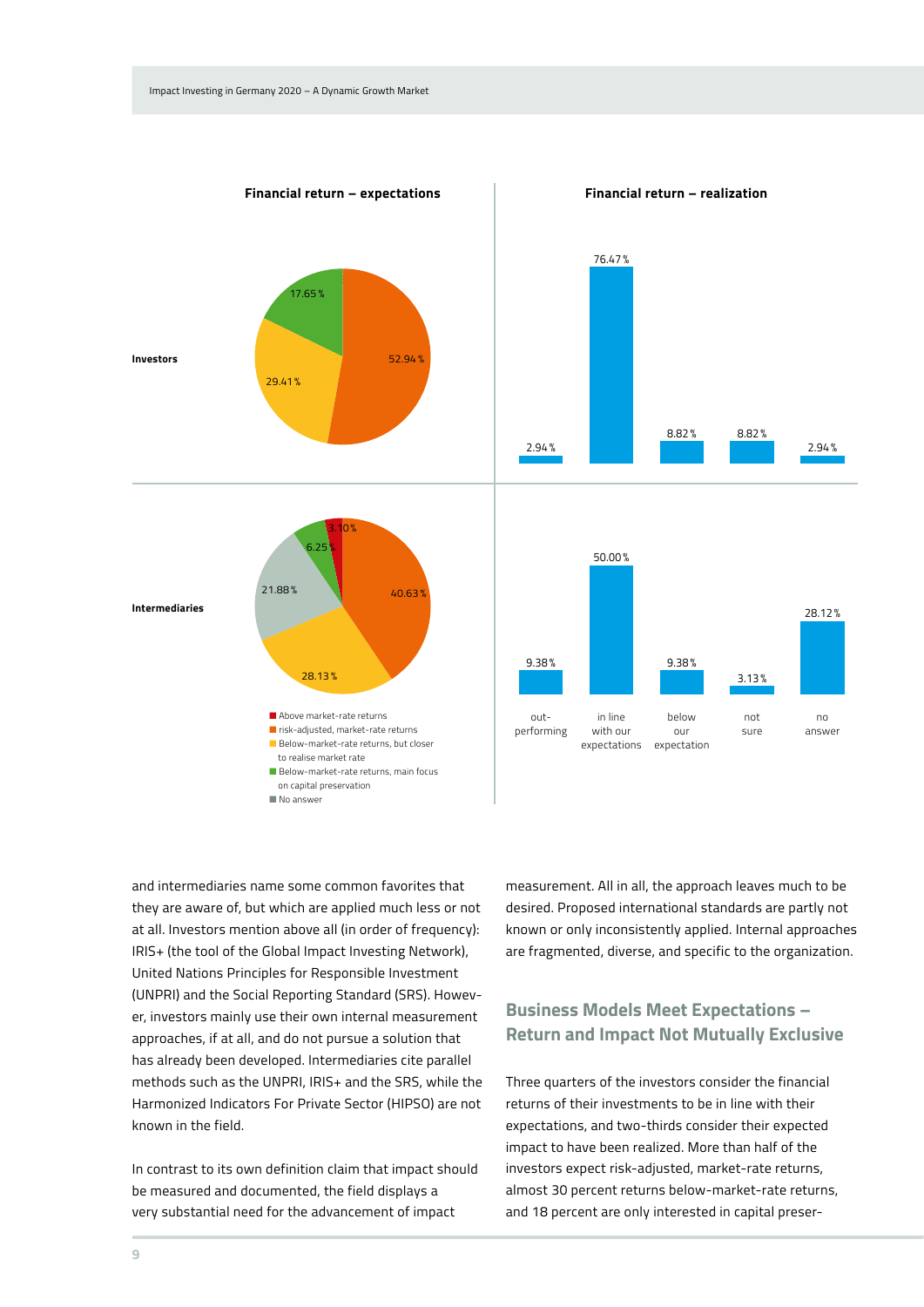

vation. Half of all intermediaries consider both return expectations - financial and social / ecological – to be fulfilled, with the financial return expectations being more widely spread than those of investors: Only 40 percent expect risk-adjusted, market-rate returns returns, almost 30 percent below-market-rate returns, and 22 percent did not respond to the question. In addition, 28 percent of the intermediaries gave "No answer" to their social / ecological expectations. In total, the picture is one of largely fulfilled financial return expectations. The fulfillment of social and ecological return expectations is less consistent. This corresponds to the perception of risks, which investors see above all in the insufficient management competence of the investees, the complexity of the business models and social or ecological underperformance. Intermediaries share this risk assessment, but add high transaction costs and, at less weight, regulatory framework conditions.

# **Outlook: Future Assignments for Bundesinitiative**

Prioritizing the factors that can further strengthen the market, the market actors in this survey also defined clear recommendations for the future agenda of Bundesinitiative:

- Transparency and better knowledge of each other and of existing practices
- Case studies for practical illustration
- Development of a better understanding of the market among investors
- Methods of impact measurement and learning processes on the complexity of business models
- Regulatory improvements of the framework conditions (secondary).

The fact that investors themselves prominently mention their own imperfect understanding of the market testifies to the innovative character of this still young market segment. The present study provides a first fundamental basis for future systematic market research. The case studies will guarantee a more indepth look at the practice and thus increase transparency and clarity. This can be the starting point for a comprehensive and systematic repository of market information. The stakeholder dialogues in preparation for the market study have already proven to be of great interest to market actors and documented a great willingness to participate in further discussions.

The Market Study 2020 represents a base line for further strengthening market transparency. In terms of methodology and results, it can serve as a starting point for a deeper analysis of the ecosystem through longer-term monitoring in the future.

This monitoring must above all achieve the following:

- Increased reach among ecosystem actors on the basis of a systematically developed online portal of market participants.
- Regular data collection for trend analysis (recommended at least every three years).
- Contribution to a European comparison of market developments
- Basis for a continuous feedback regarding the work of Bundesinitiative. At the same time this can function as an evaluation of the strategy of Bundesinitiative.
- Improved database for political advocacy and the lobbying in the interest of the market segment.

Bundesinitiative Impact Investing e. V.